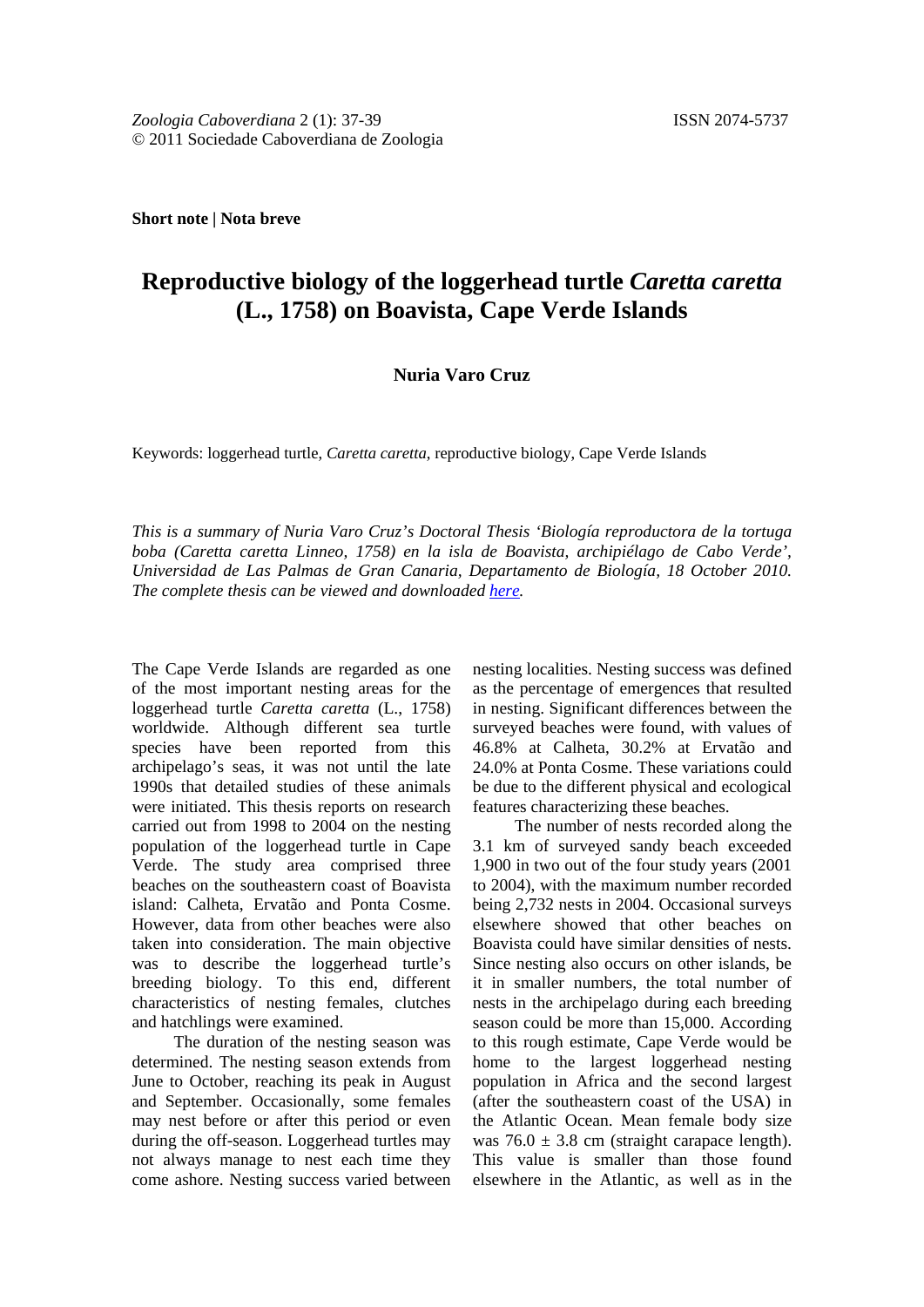Pacific and Indian Ocean populations, but is similar to the Mediterranean populations of Greece and Cyprus.

Due to the high energetic costs of duction and migration, female reproduction and migration, loggerhead turtles rarely breed annually. According to capture-recapture data, the most frequent remigration interval was 2 years, followed by a 3-year interval (range  $= 1-6$ ). Capture-recapture data must be interpreted cautiously, since most of the variables are based on extrapolation from the proportion of individuals monitored on beaches, whereas a large number of nesting emergences were not recorded. Females usually nest several times during a nesting season. The range of observed nesting frequency was 1-6 nests/female, whereas the range of estimated nesting frequency was 1-7 nests/female, with the average values being 1.4 and 1.6 nests/female, respectively. Since many individual nesting emergences were not recorded, these figures could be an underestimate of the real numbers. The average nesting interval was  $15.0 \pm 1.8$  days. The number of loggerheads tagged was 3,920 on Boavista and 273 on Sal. Capturerecapture data confirmed that some turtles may nest on different islands during the same season, as well as in different seasons  $(n = 6)$ and  $n = 8$ , respectively).

Different methods were used to assess clutch size, i.e. the analyses of inter- and intra-seasonal variations were made by dividing the total sample into different groups of analysis. Nesting seasons were divided into 14-day periods. During these periods, clutch size varied significantly over different seasons. Early clutches were larger than late clutches. On several occasions, intermediate periods yielded larger clutches than the previous period, although the general trend was towards a decrease in clutch size as the nesting season progressed. Female body size seemed to influence clutch size, with larger females usually laying more eggs per nest than smaller females.

Within the area surveyed, length of incubation fluctuated during each season (2003 and 2004) and was distributed according to a U or V curve that followed the inverse pattern of the mean air temperature recorded at the nearby island of Sal. The longest incubation periods occurred at the beginning and end of the nesting seasons for

each of the three beaches. Incubation duration at Calheta was longer than at Ervatão and Ponta Cosme, but only during the initial period of each season. Due to differences in orientation, beach temperature may be influenced by different air currents, plausibly explaining differences in incubation duration between beaches. Partial surveys in previous years seem to indicate that annual fluctuations existed between 1999 and 2004.

In sea turtles, sex ratio of hatchlings can be estimated using different methods. An indirect method is by conversing the duration of incubation time into percentage of female hatchlings. This is possible because the sex of the hatchlings is dependent on the incubation temperature, which in turn determines the duration of incubation. This method was used to estimate the sex ratio of the hatchlings born on the surveyed beaches of Boavista in 2003 and 2004, showing that *ca*. 65% of the hatchlings were female. When beaches were considered separately, the range was 60-70%.

Incubation success, defined as the percentage of eggs in a nest that develop successfully, can be assessed by applying different formulae. These formulae consider that clutch size (denominator) can be estimated either at the very beginning of incubation or by counting the egg shell remains in the nest after emergence of hatchlings has occurred. However, clutch size estimated at the end of the incubation period was significantly lower for the three studied beaches. This was mainly attributed to nest predation by ghost crabs *Ocypode cursor* (L., 1758). Moreover, there were different ways of estimating the number of eggs that hatched (numerator), depending on whether the number of hatchlings born or the number of egg shells in the nests were taken into account. Thus, since both numerators and denominators may vary according to the variables used, the calculated incubation success also fluctuated according to the formula applied.

Results showed that there were significant differences among the beaches in terms of loss of eggs and hatching and emergence success. In 2003 and 2004, the only seasons fully surveyed, Calheta recorded the greatest value for egg loss (median  $= 20.5$ eggs/nest), followed by Ervatão (median = 9.0 eggs/nest) and Ponta Cosme (median = 2.0 eggs/nest). As for hatching success, a distinction has been made between the